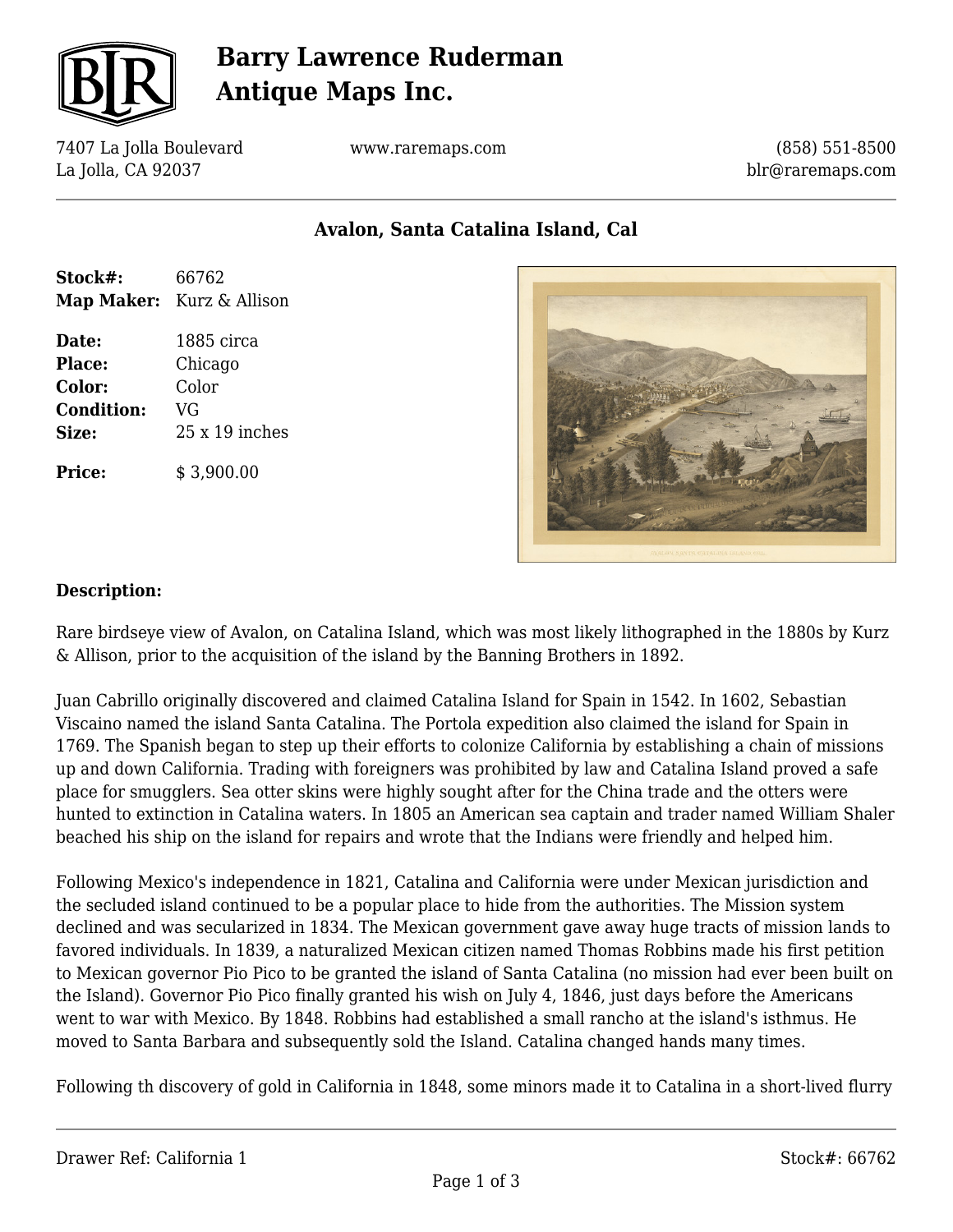

# **Barry Lawrence Ruderman Antique Maps Inc.**

7407 La Jolla Boulevard La Jolla, CA 92037

www.raremaps.com

(858) 551-8500 blr@raremaps.com

### **Avalon, Santa Catalina Island, Cal**

of mining activity. Instead of gold, they found galena, an ore of silver, lead and zinc. In 1864, Union soldiers were dispatched to the Island to see if it would be suitable for a reservation for Indians from Humboldt County. All miners without substantial claims were forced to leave the island. Within a year the idea was abandoned and the soldiers left.

From 1858 to 1867 a number of different people shared ownership of the island. By 1867, millionaire James Lick of San Francisco gained full ownership and evicted all the squatters from the island. When Lick died in 1876, his trustees took over the estate and in 1887 sold the island to George Shatto, a young businessman who had recently come to Los Angeles from Michigan. Shatto decided to develop the Island as a tourist resort, establishing a town in a beautiful sheltered valley with wide, crescent shaped harbor on the northeast side of the island. He enlarged the existing wharf to accommodate larger steamers, and built the Hotel Metropole. He had the town surveyed, and sold the first lots. Shatto's sister-in-law Etta Whitney chose the name Avalon for the town.

Shatto proved unable to make his mortgage payments and the island reverted to the Lick Trustees. In 1892, they sold the Island to the Banning brothers. Their father Phineas Banning was a visionary who forged transportation and communication networks in Southern California. He was instrumental in the development of Los Angeles Harbor and the founder of Wilmington. His sons William, Joseph, and Hancock, assumed responsibility for many of their father's business interests. They took over the Wilmington Transportation Company in 1884, which provided more and more steamers to transport people to Catalina. Two years after purchasing the island they established the Santa Catalina Island Company and placed the land holdings that they had acquired in 1892 into the newly formed corporation. The Banning's built roads in the Island's interior, and installed the first telephone and wireless telegraph systems. They also built several tourist attractions to insure Avalon's continued success as a resort town, including two dance pavilions, a band stand, an aquarium, a Greek amphitheater, an inclined railway to take people from Avalon to Lover's Cove, and a golf course. They offered fishing excursions, sight-seeing by stagecoach, and glass bottomed boat trips. Around the turn of the century the island became worldrenowned for sport fishing. Elevating fishing to a sport was a new idea, promoted in large part as a conservation effort by writer and naturalist Charles Frederick Holder, who popularized the use of light tackle. He founded the Tuna Club, which established strict rules for anglers.

In 1913, Avalon became an incorporated city. In November of 1915, a devastating fire burned out of control for three days, destroying about a third of the town, including the Hotel Metropole. The Banning brothers built the elegant Hotel Saint Catherine to replace it, but were unable to recover their financial losses. In 1919, they sold the Island to William Wrigley Jr.

William Wrigley Jr. bought the island sight unseen. He enlarged the fleet of cross-channel steamers,